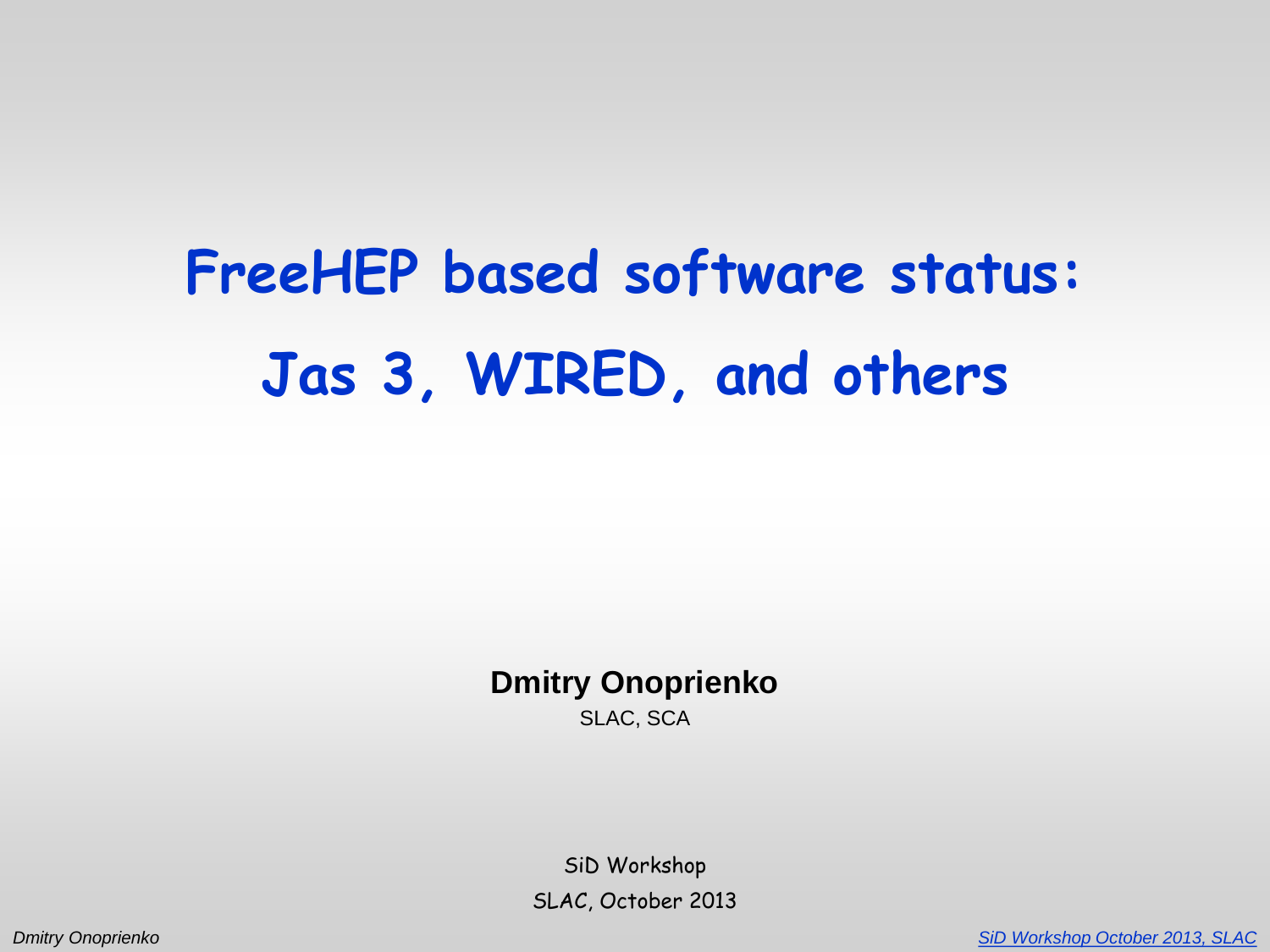- Significant changes in several FreeHEP libraries.
- Change in Jas 3 distribution approach and plugin management.
- New capabilities in Jas 3 and WIRED.
- New issues with recent Java releases.
- Short/long term outlook and possibilities.

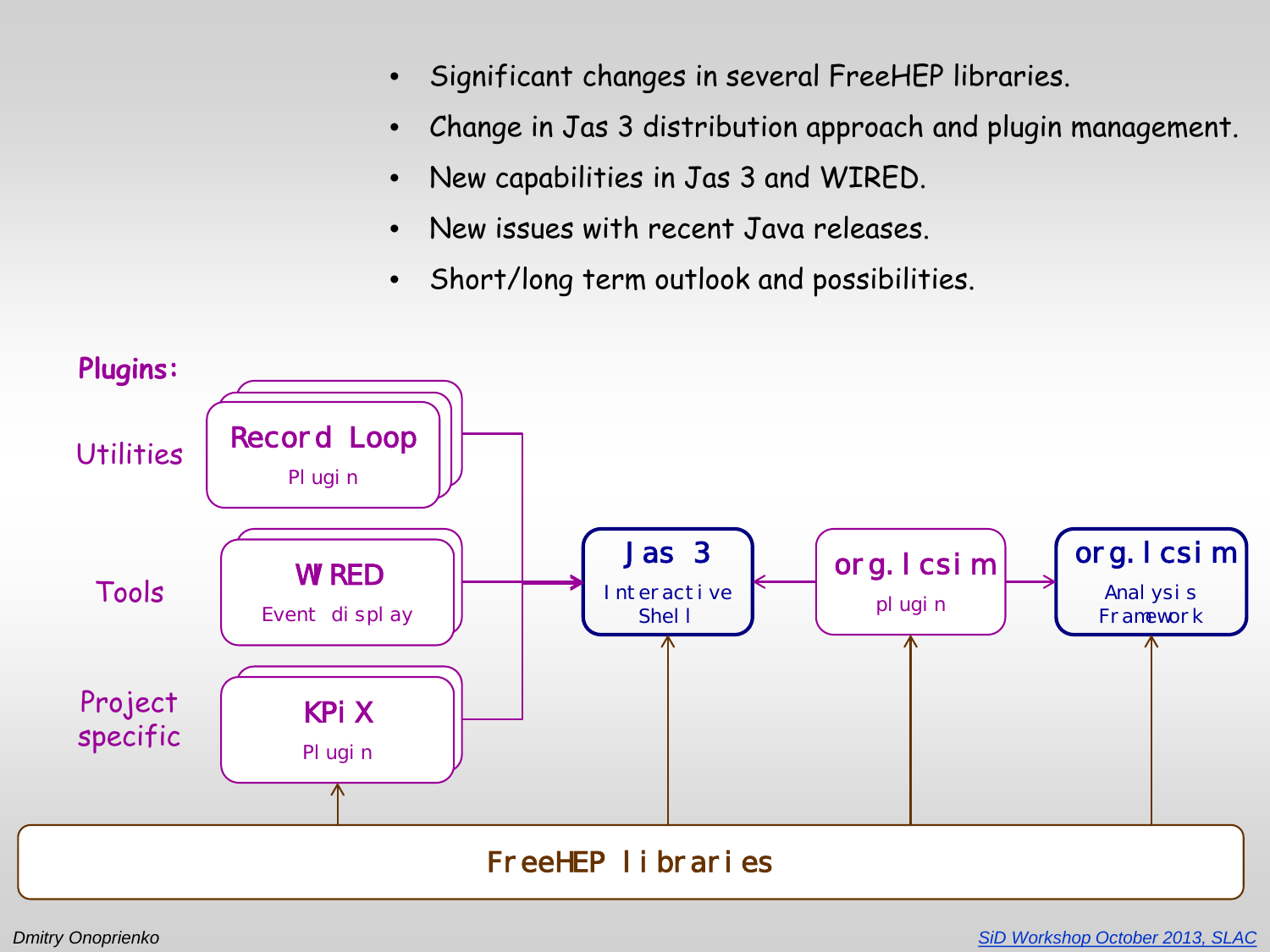# **Jas 3 Distribution**

#### **Was:**

- Standard distribution includes a wide set of plugins and libraries.
- Built-in plugins are loaded in a special way
- Most additional plugins are single-file.
- No formal notion of dependency between plugins. De-facto dependencies are common.

#### **Now:**

- Minimal standard distribution includes a few libraries and built-in plugins.
- All plugins are loaded the same way
- Many additional plugins consist of multiple jar files.
- Dependencies are explicitly declared, managed by Jas 3 plugin manager.



- Jas 3 is used by multiple experiments with very different sets of "standard" plugins.
- Many user plugins have grown to require multiple libraries.
- Many different workflows and installation scenarios are used need to support all.
- Dynamic loading.
- Error reporting.

### **Requires a new plugin manager…**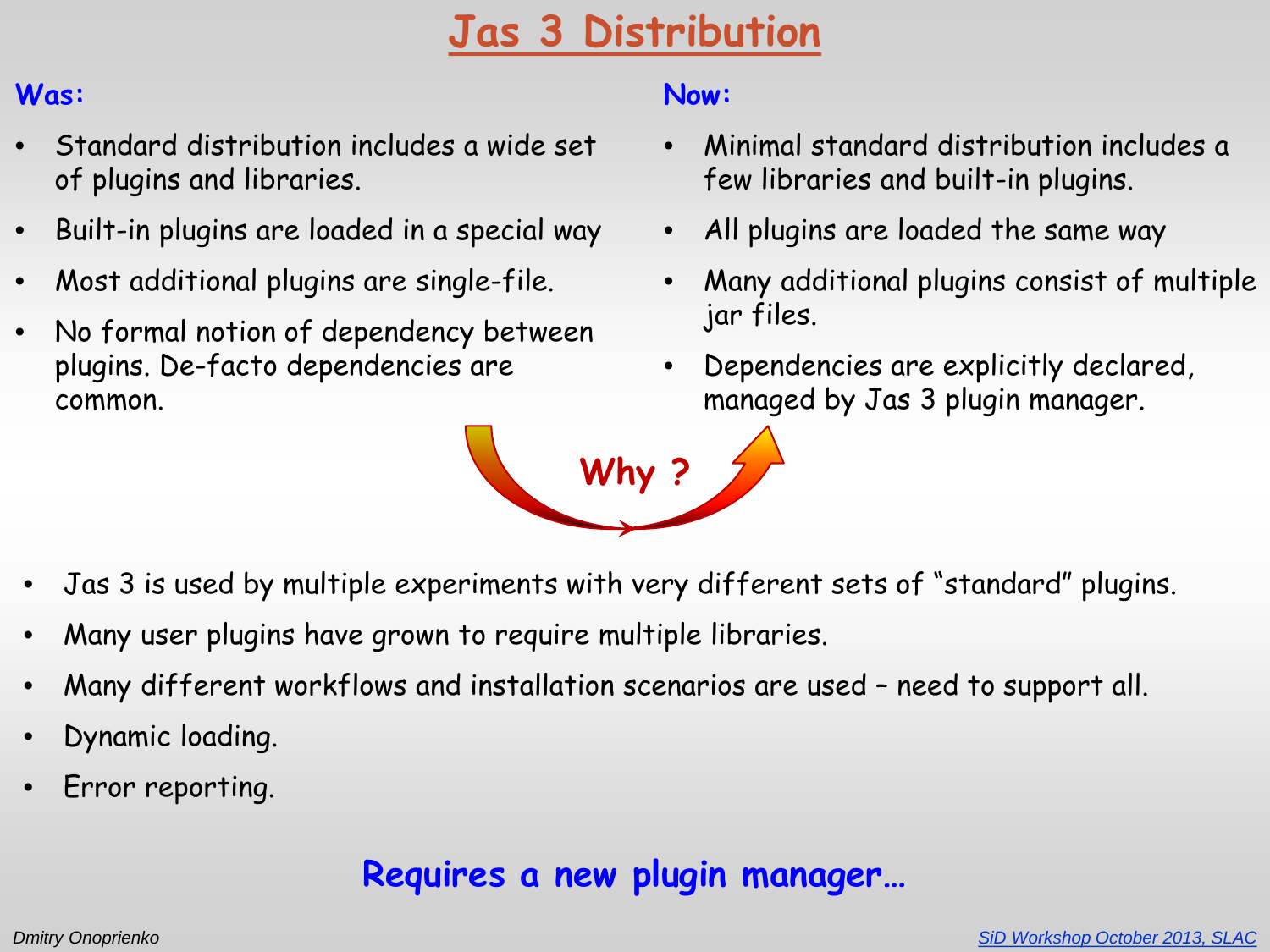# **Jas 3 Plugin Manager**

| <b>2</b> JAS3                                                                                                                                                                                                                                                                                                        |                                                                                                                                                              | 脑                                                                                                                                                                                                                                                                                                                                                                                                                                                         | $\pmb{\times}$ |
|----------------------------------------------------------------------------------------------------------------------------------------------------------------------------------------------------------------------------------------------------------------------------------------------------------------------|--------------------------------------------------------------------------------------------------------------------------------------------------------------|-----------------------------------------------------------------------------------------------------------------------------------------------------------------------------------------------------------------------------------------------------------------------------------------------------------------------------------------------------------------------------------------------------------------------------------------------------------|----------------|
| File Edit View Loop Window Help<br>$\div$ $\div$ 0 $\Omega$<br><b>A</b> Plugin Manager<br>Installed $(24)$ Available $(31)$<br>Installed Plugins-                                                                                                                                                                    | JAS 3 Graphics IO<br>Plugin Info                                                                                                                             | org.freehep.application.studio.PluginException:<br>Missing, incompatible, or broken required plugins:<br>at org.freehep.application.studio.PluginExcepti<br>at org.freehep.application.studio.PluginMap.get                                                                                                                                                                                                                                               |                |
| built-in<br>$\boxed{+}$<br>由 system<br>⊟ <mark>N</mark> user<br>DAS 3 Simple Editor<br>-⊰D> JAS 3 JMinuit Fitter<br>WIRED 4 Base Library<br>DAS 3 Record Loop<br>- < D> Unclaimed libraries in user directory<br>- <a>JAS 3 Root Plugin<br/>- DAS 3 HepRep Plugin<br/><b>X</b> JAS 3 AIDA Plugin<br/>∙ org.lcsim</a> | Name<br>Author<br>Version<br>Latest published version<br>Classes used by t<br>display that are<br>HepRep-specific.<br>shared by WIRED 4<br>Plugin Activation | at org.freehep.application.studio.pluginmanager<br>at org.freehep.application.studio.pluginmanager<br>at java.awt.event.InvocationEvent.dispatch(Invo)<br>at java.awt.EventQueue.dispatchEventImpl(EventQ)<br>at java.awt.EventQueue.access\$200(EventQueue.ja<br>at java.awt.EventQueue\$3.run(EventQueue.java:68)<br>at java.awt.EventQueue\$3.run(EventQueue.java:68)<br>at java.security.AccessController.doPrivileged( $\blacktriangledown$<br>Close |                |
| → JAS 3 Graphics IO<br>-< 1 JAS 3 Compiler plugin<br>$W$ WIRED 4                                                                                                                                                                                                                                                     | $\nabla$ Load when application starts<br><b>Stop</b><br>Load                                                                                                 | Show Error                                                                                                                                                                                                                                                                                                                                                                                                                                                |                |
| Remove selected plugins                                                                                                                                                                                                                                                                                              | Update installed plugins                                                                                                                                     |                                                                                                                                                                                                                                                                                                                                                                                                                                                           |                |
|                                                                                                                                                                                                                                                                                                                      | Close                                                                                                                                                        |                                                                                                                                                                                                                                                                                                                                                                                                                                                           |                |

- Plugin life cycle: Installed Loaded Started
- Automated handling of dependencies
- Installation errors reported
- Multiple installation directories supported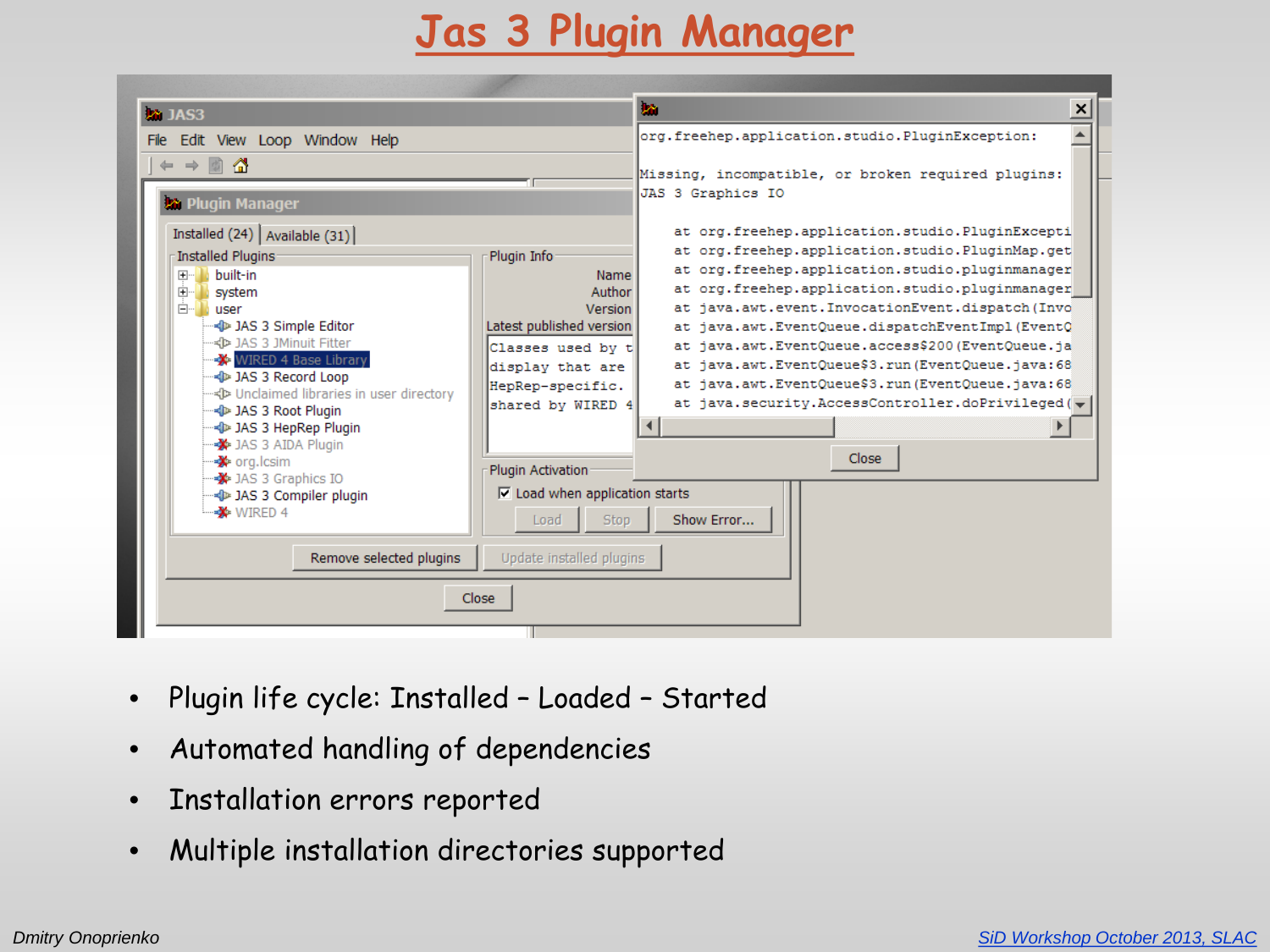## **Jas 3 Plugin Manager**



- Automated updates
- Automated downloading of missing libraries and plugins
- Tolerant to incorrectly named files and location parameters
- Flexible handling of unclaimed libraries

**Limitations :**

- Same class loader used for all plugins
- Limited version conflict resolution capabilities latest requested version is loaded if the same library is required by several plugins
- No dynamic reloading at the moment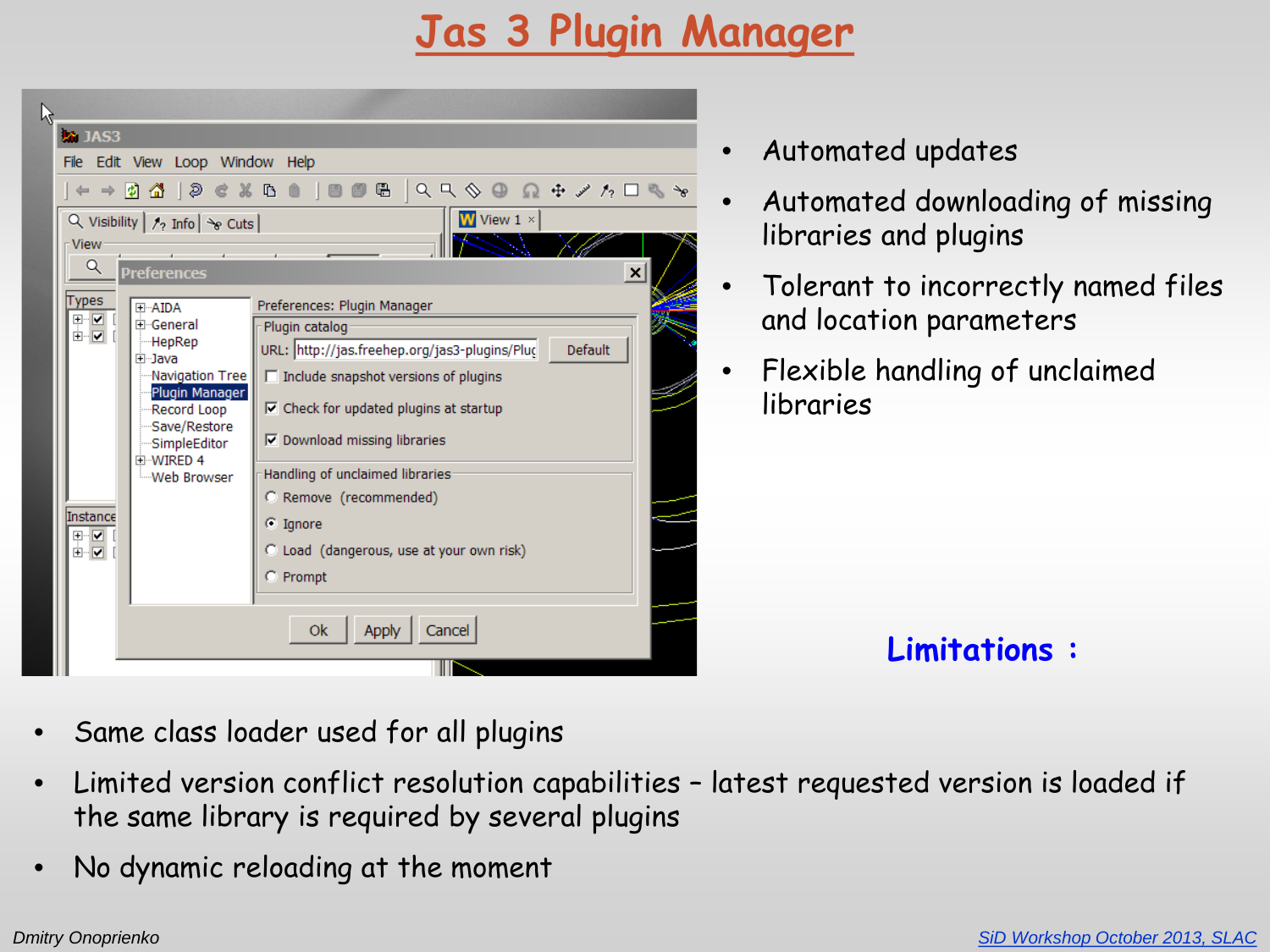# **Jas 3 – Writing Plugins**

#### <https://confluence.slac.stanford.edu/display/JAS3/How+to+write+a+JAS3+Plugin>

```
History
 <?xml version="1.0" encoding="UTF-8"?>
 <! DOCTYPE plugins SYSTEM "http://java.freehep.org/schemas/plugin/1.1/plugin.dtd">
日<plugins>
   <plugin>
     <information>
       <name>Example Plugin</name>
       <author>SLAC JAS 3 Team</author>
       <version>4.3.6-alpha-3</version>
       <description kind="short">Example plugin.</description>
       <description>
         An example plugin.
       </description>
       <category>common, hep.visualization</category>
       \lambdaload-at-start/>\langle/information>
                                            You might need to update your private plugins !<resources>
       <i2se minVersion="1.6"/>
       <application minVersion="3.0.4"/>
       <depends plugin="JAS 3 HepRep Plugin" minVersion="2.0.6" />
       <depends plugin="JAS 3 Simple Editor" minVersion="1.2.4" />
         <file href="http://example.com/x.jar" location="wired-plugin-4.3.6-SNAPSHOT.jar"/>
         <file href="http://java.freehep.org/maven2/freehep-io-2.2.2.jar" location="freehep-io-2.2.2.jar"/>
         <file href="http://srs.slac.stanford.edu//freehep-graph-2.2.1.jar" location="wrongName.jar"/>
     \langle/resources>
     <plugin-desc class="hep.wired.heprep.plugin.WiredPlugin"/>
   \langle/plugin>
 </plugins>
```
**freehep-jas-plugin** can generate list of libraries and submit plugin descriptor to database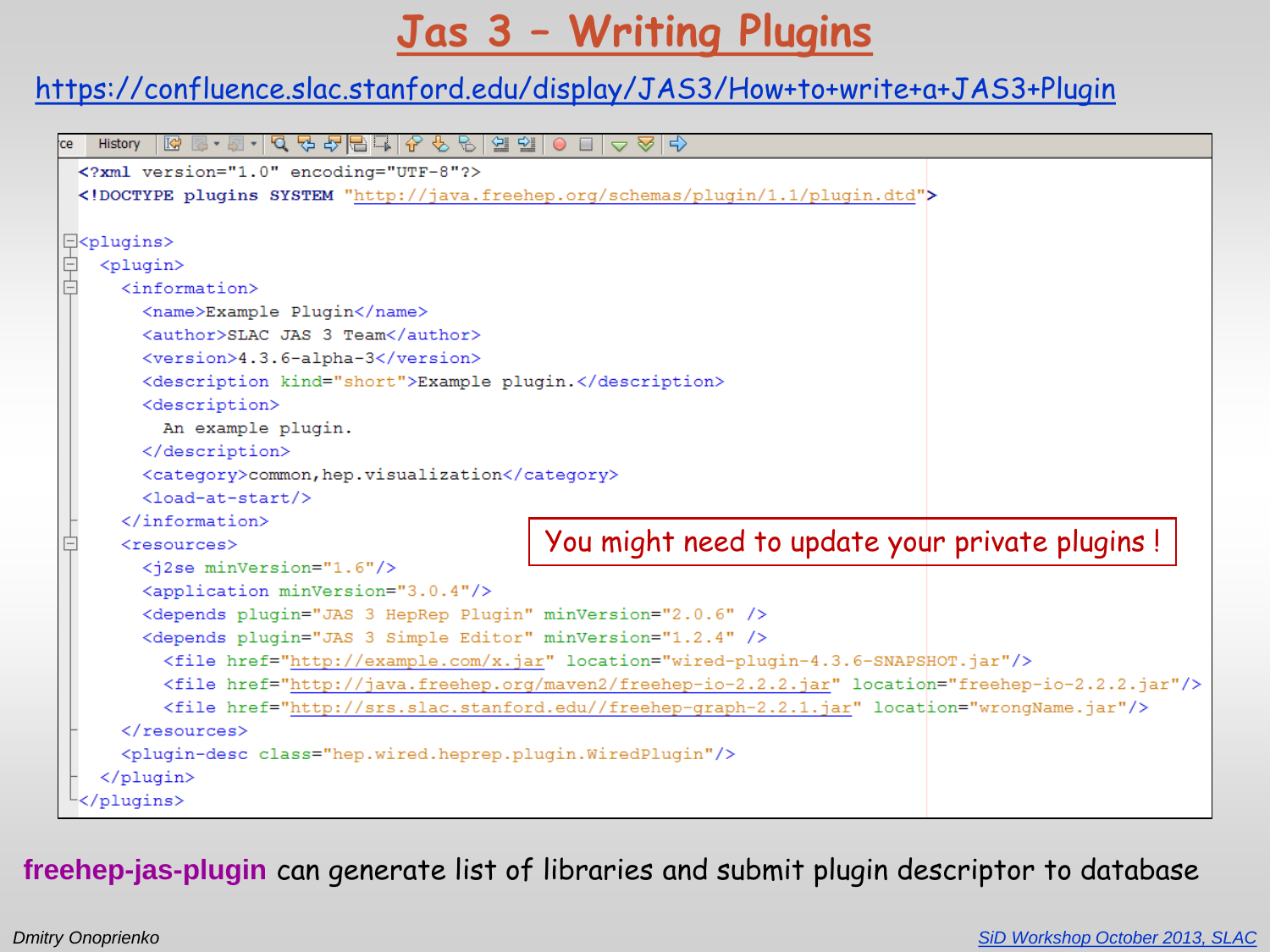# **Jas 3 – Record Loop Plugin**



- Support for random access to records.
- Stop / pause functionality.
- Support for parallel processing.
- Support for multiple record sources.
- User code error handling.

#### Not backward compatible.

org.lcsim framework and plugin have been updated to work with the new record loop.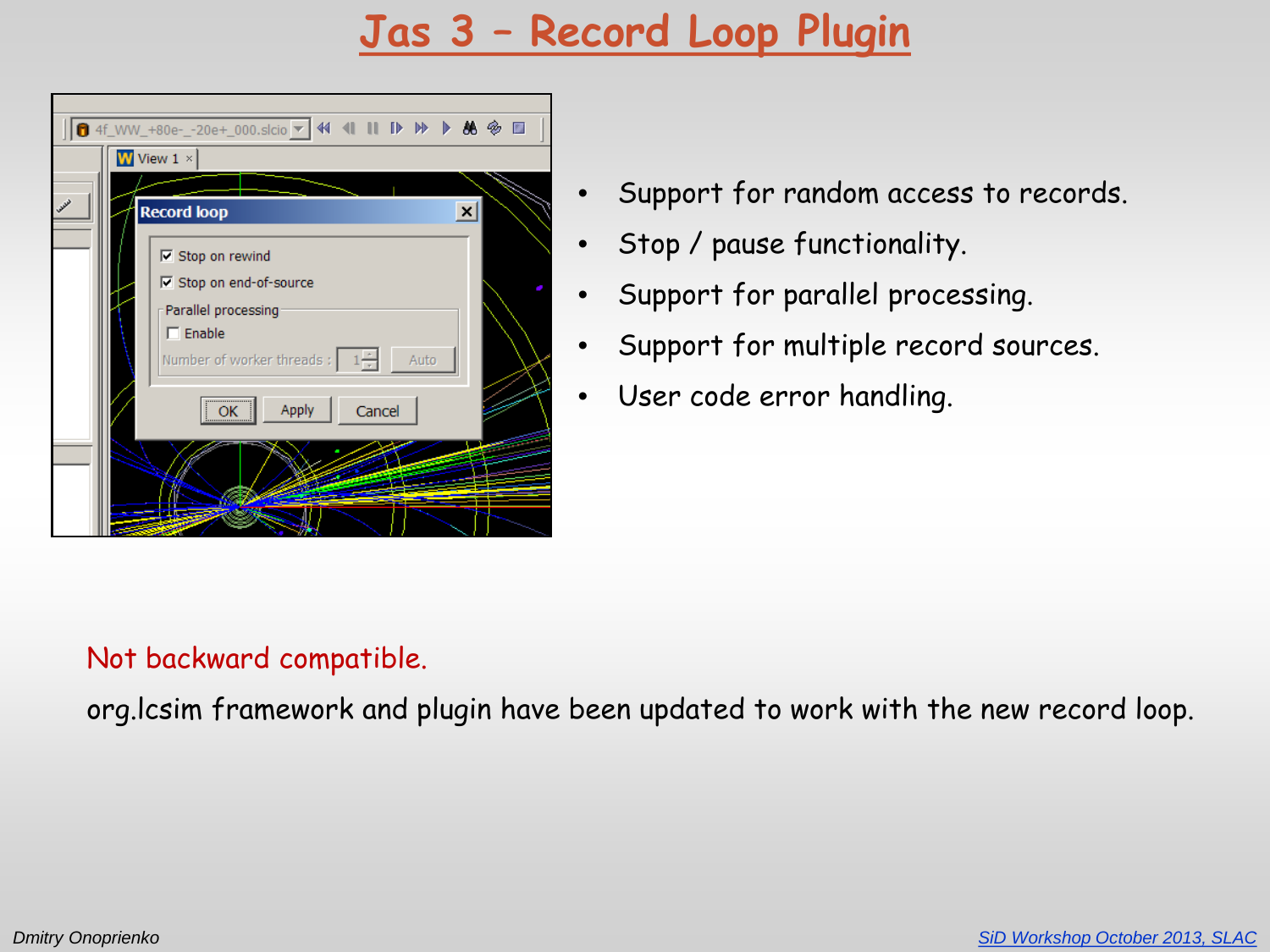### **WIRED 4 – New Features**



*Dmitry Onoprienko [SiD Workshop October 2013, SLAC](https://ilcagenda.linearcollider.org/conferenceDisplay.py?confId=6161)*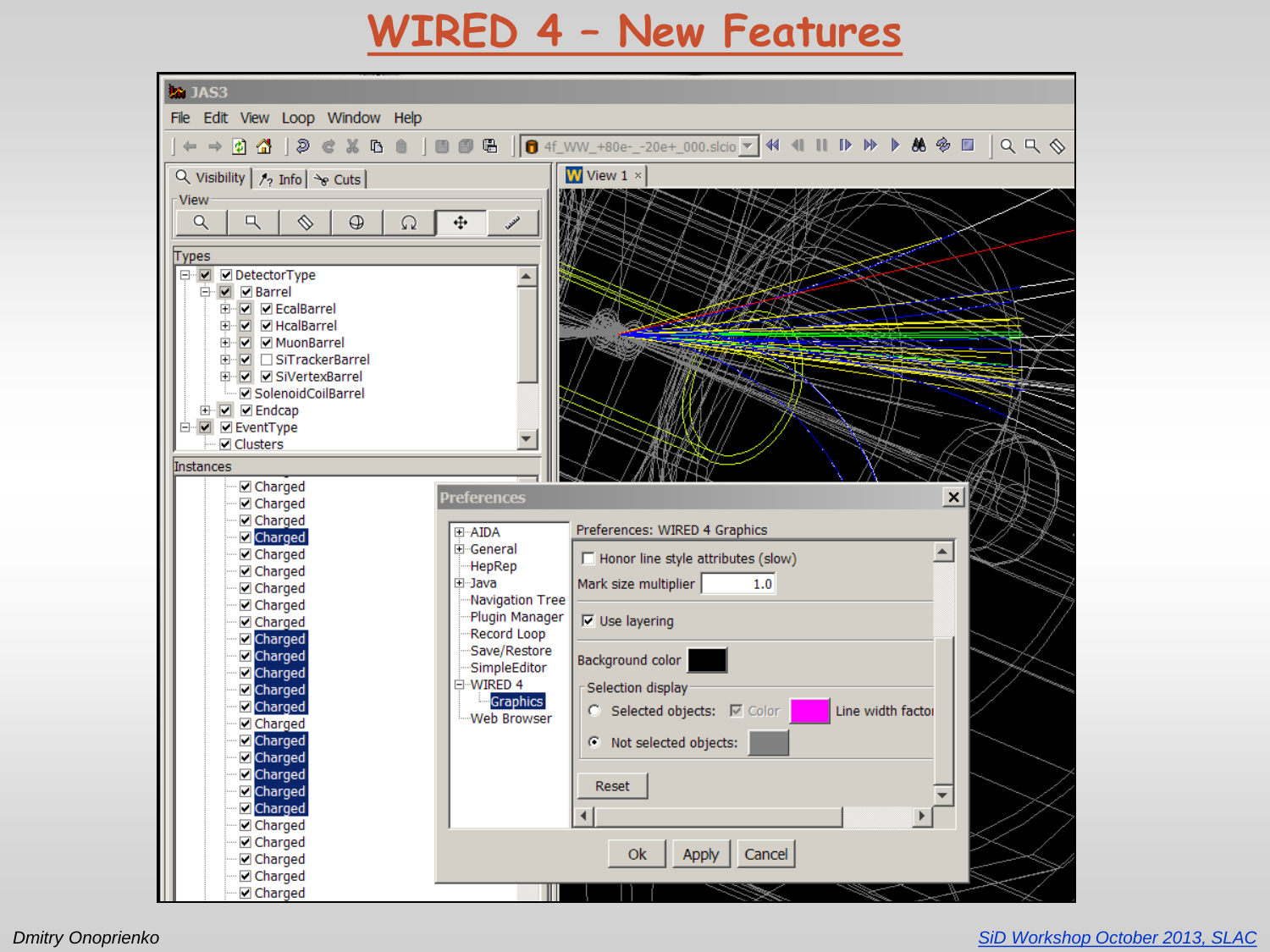# **WIRED 4 – New Features**

- Selection is synchronized between all components.
- Selection and settings can be shared by multiple views.
- Filtering of selectable objects by type and layer.
- User-configurable rendering of current selection.
- Cuts are fully implemented.
- Extended set graphics rendering options (global and plot-specific). Support for line attributes and styles.
- Overriding default color map.
- Show mouse coordinates when in a view where this makes sense.
- Keyboard shortcuts.
- Extended functionality of CORBA server plugin.
- Multiple bug fixes, reliability, performance, and interface improvements.

Most of WIRED codebase has been cleaned up and refactored – excellent starting point for implementing new functionality.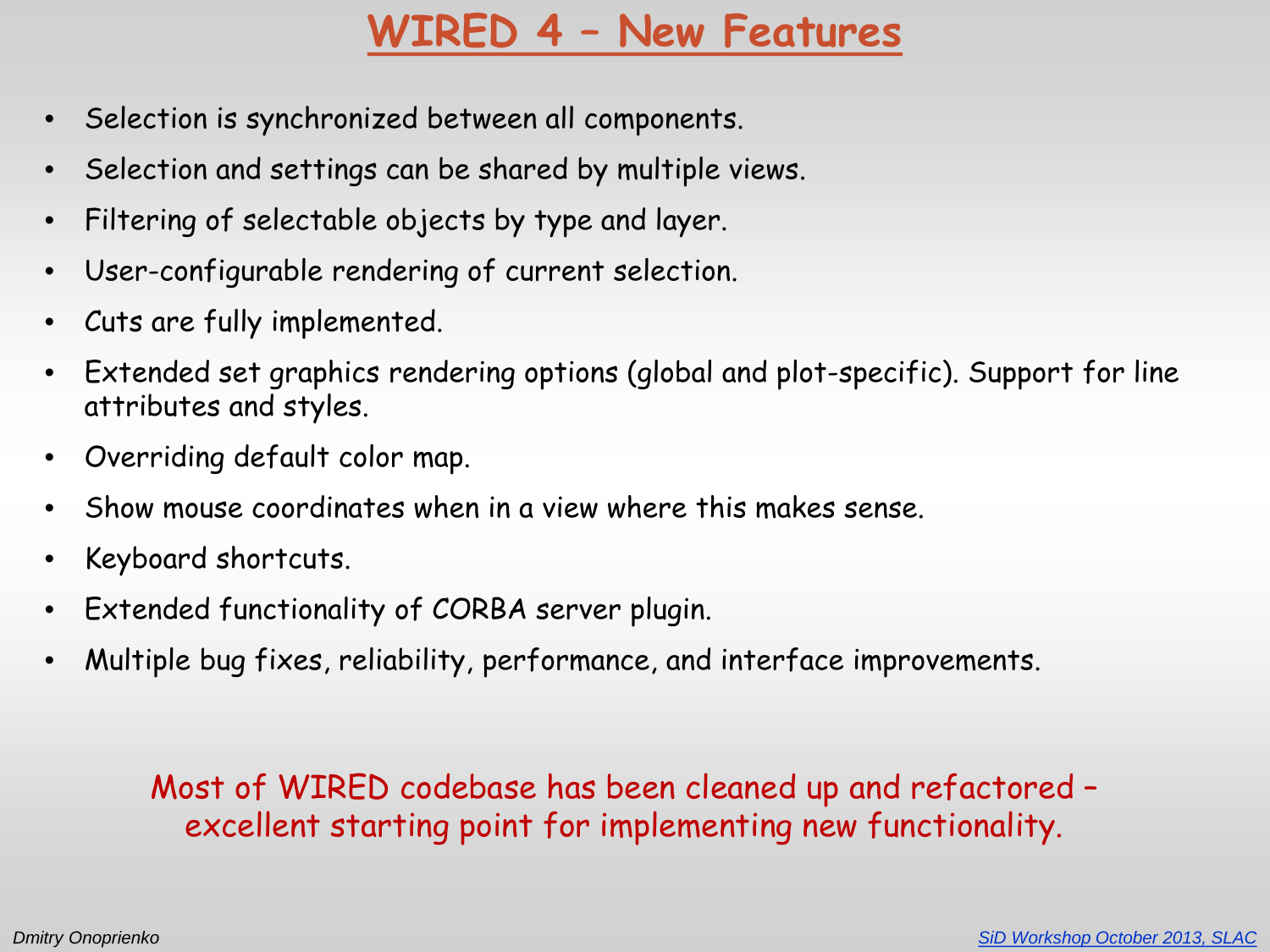# **… what functionality ?**

- Modifying graphics attributes of selected instances and types.
- Boolean operations on selections.
- Saving/Loading selections.
- Scripting cuts and selections.
- Actions.
- Rendering
- HepRep validation.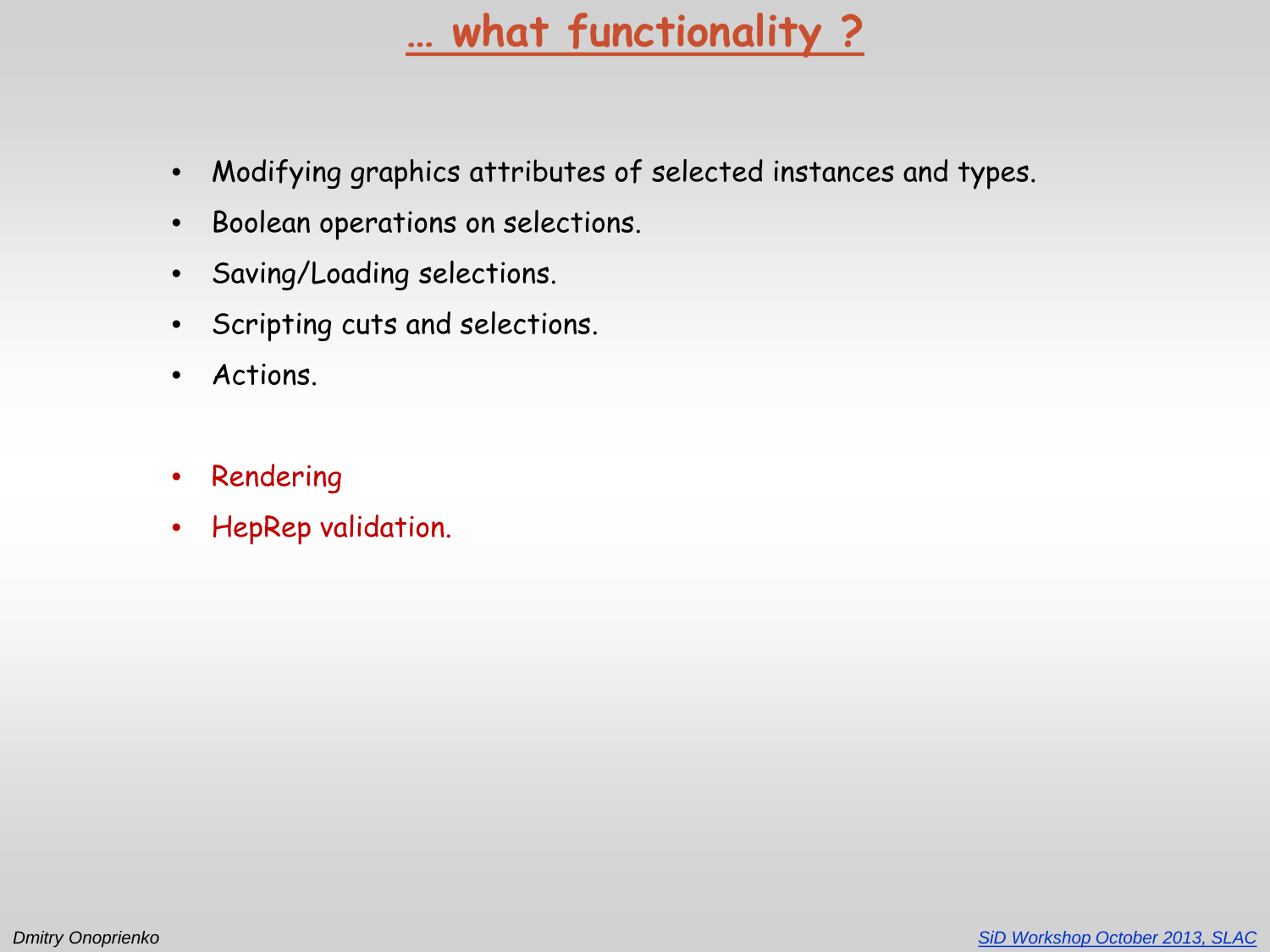# **Other libraries used by SiD**

#### **org.lcsim framework and plugin**

• updated to work with minimal Jas 3 distribution and the new record loop

#### **KPiX plugin**

- Reader for KPiX binary format.
- HepRep converter for use with WIRED event display
- Event server/client for connection to beam test DAQ

#### **Conditions framework**

- Generic database-friendly implementation is coming soon.
- Conditions listener functionality will be fixed.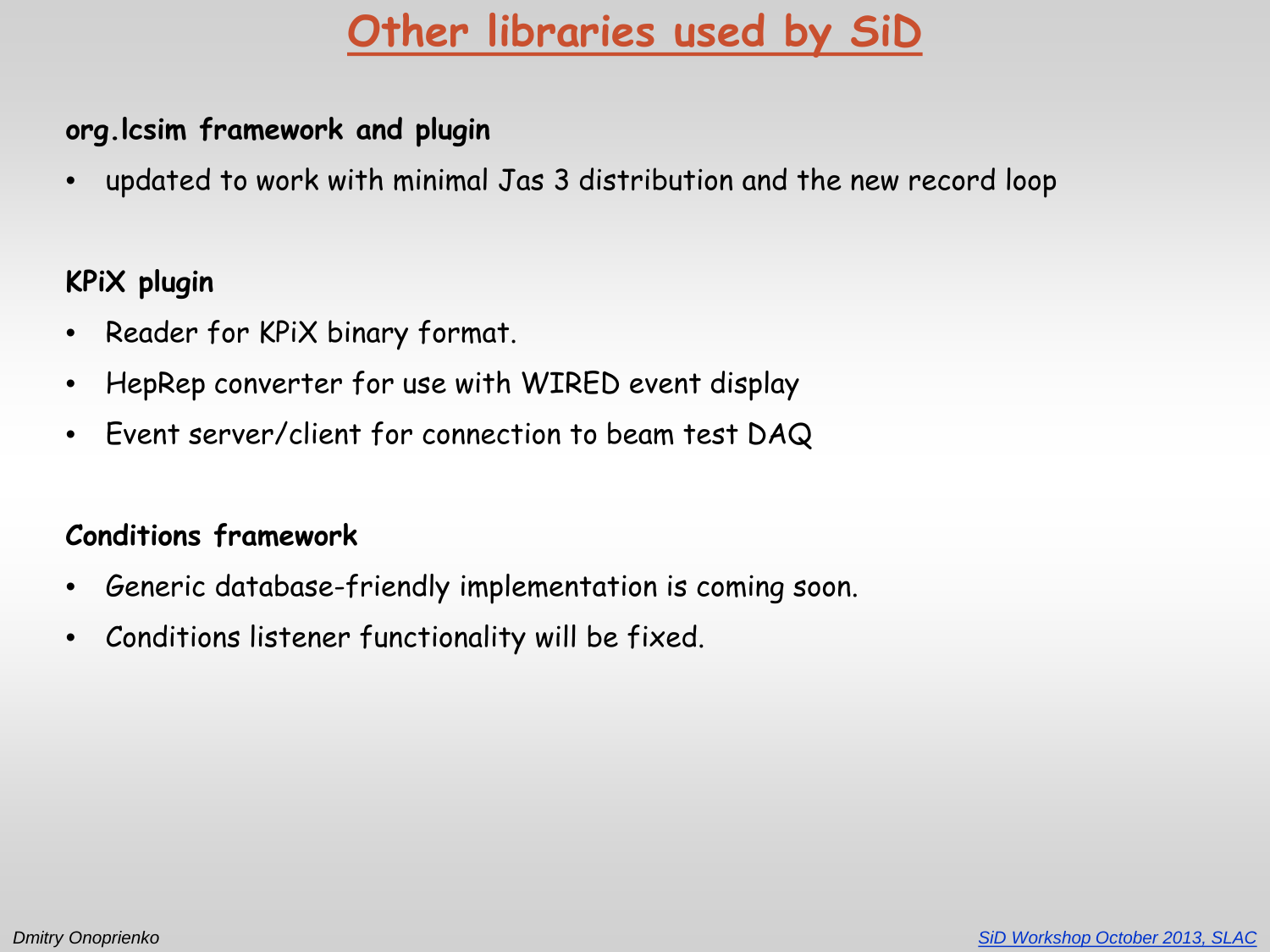# **FreeHEP Libraries**

Basis for all libraries and applications discussed earlier.

<http://java.freehep.org/>

- Major fixes, updates, and additions to Application Framework, IO Library, JAIDA, JMinuit, Record Manipulation Library, SWING Extensions, Utilities Library, Utilities for Web Applications, HepRep Library.
- All builds are mavenized.
- Library for conversion of AIDA objects to ROOT.

### **Major issues**

#### **Vectorgraphics:**

- Use of undocumented API
- Compatibility with various JDK versions
- Maintenance arrangements

### **AIDA:**

• Bugs and incomplete implementation.